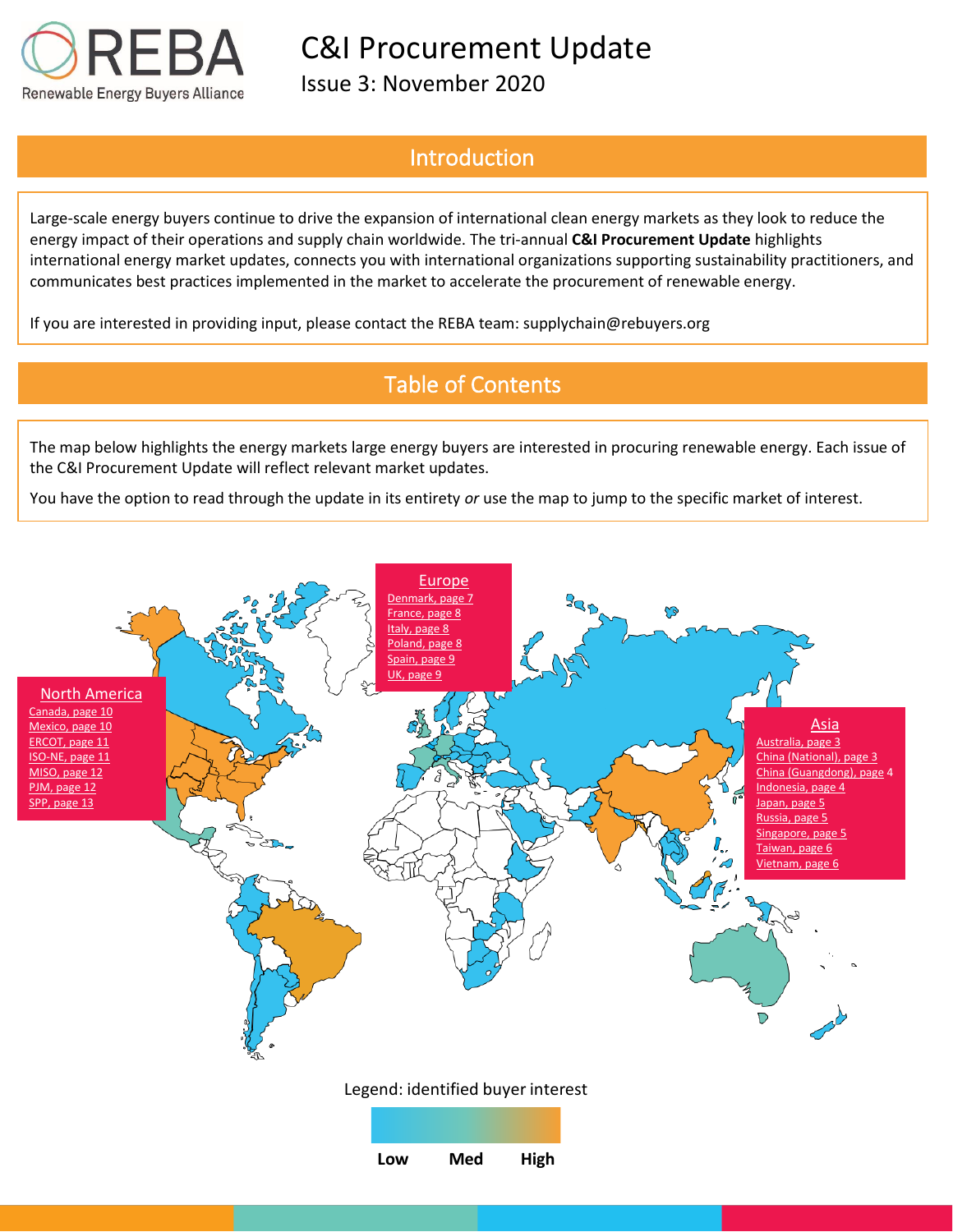

Issue 3: November 2020

## All buyer companies can connect with peers, worldwide

#### **The International Connection Platform**

The International Connection Platform (the Platform) has been built to enable connections and relationships among buyers and NGOs to accelerate sustainable energy goals in any energy market worldwide.

Through the Platform, you can see who else has interest and experience in specific energy markets, create company profiles, and connect with others working in markets of interest.

The Platform is free to any energy buyer and NGO acting to accelerate corporate procurement of renewable energy. To register and use the Platform yourself, visit: https://rebuyers.org/international-connection-platform/



We would like to thank the We Mean Business Coalition for investing in this unique connection tool and the many partners and members that have been involved in feedback and development of the Platform.

#### **Worldwide Wednesdays- a new international connection discussion series**

Worldwide Wednesday is a monthly virtual discussion series to share the latest developments and opportunities in renewable energy procurement in international markets of interest. Sessions will be co-hosted by energy buyers and NGOs with interest or experience in specific global energy markets. If your organization is interested in co-leading a session, please contact [supplychain@rebuyers.org.](mailto:supplychain@rebuyers.org)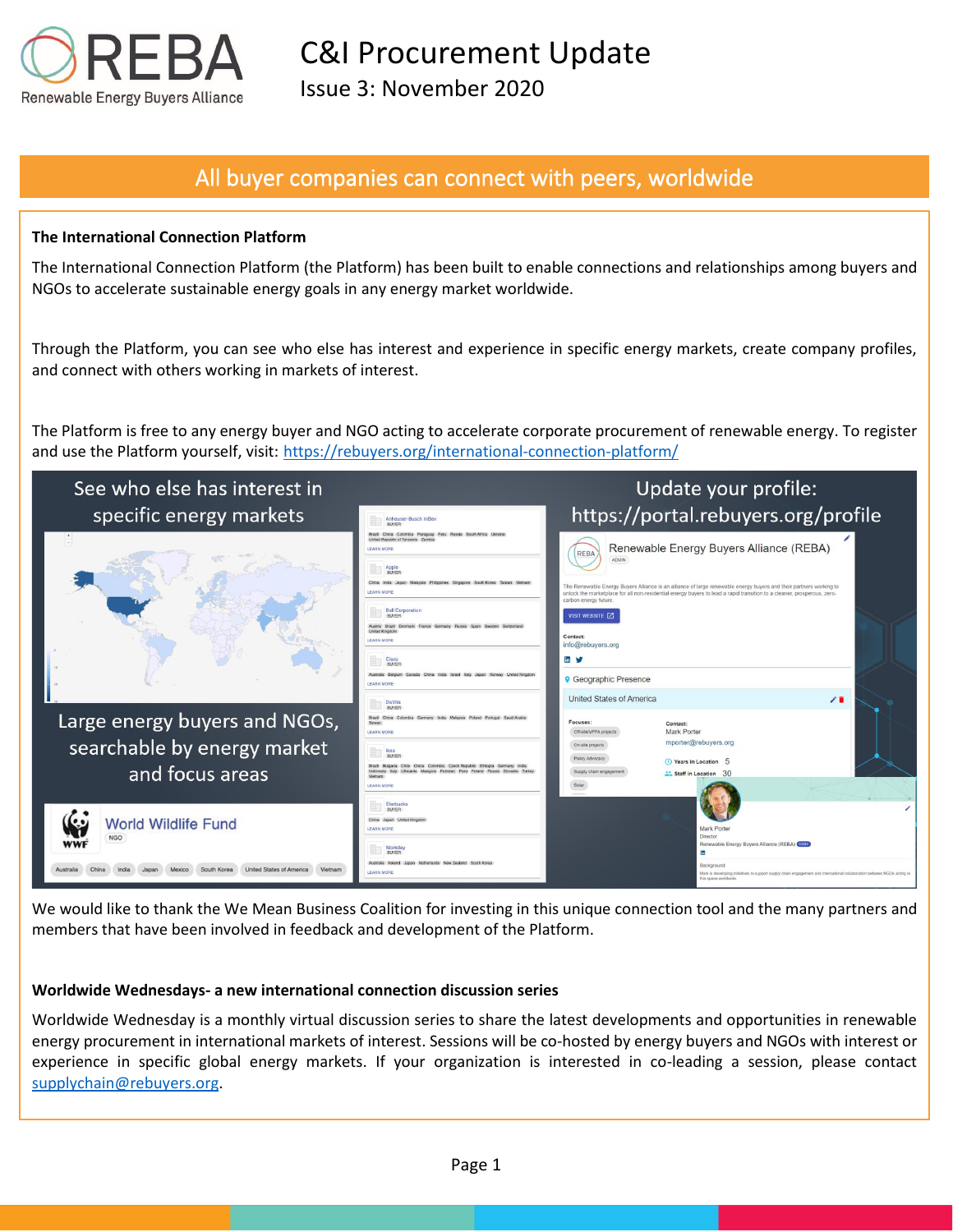

Issue 3: November 2020

## Future Updates

The C&I Procurement Update is meant to supplement existing information and research on international markets for largescale energy buyers and should not be seen as a comprehensive product covering all aspects of an energy market.

REBA and its peer NGOs welcome feedback on the content and will endeavor to expand market coverage and contributors pending interest from intended stakeholders.

To provide direct feedback, please contact the REBA team: [supplychain@rebuyers.org](mailto:supplychain@rebuyers.org)

## Contributor Acknowledgements

REBA is proud to collaborate on the C&I Procurement Update with 7 peer NGOs and 11 for profits to support large-scale energy buyers' journeys towards emissions reductions through the implementation of renewable energy and to accelerate the transition to a zero-carbon energy system.

The following collaborators supported the development of this C&I Procurement Update issue based on areas of interest and activity as identified by corporate buyers. Please note, not all NGOs active in the energy sector were able to contribute.

| <b>BRC Australia</b><br><b>3Degrees</b><br><b>CustomerFirst Renewables</b><br><b>BRC Canada</b><br><b>Edison Energy</b><br><b>BRC China</b><br><b>Eversheds Sutherland</b><br><b>Clean Energy Investment Accelerator</b><br><b>EKOenergy ecolabel</b><br><b>EY</b><br><b>Institute of Global Environmental Strategies</b><br>Google<br><b>LevelTen Energy</b><br><b>RE-Source</b><br><b>RE-Source Poland</b><br>Mt. Stonegate<br><b>Novo Nordisk</b><br><b>Rocky Mountain Institute</b><br>Orsted<br>REBA extends sincere gratitude to the NGOs that<br><b>Schneider Electric</b><br>contributed and a special thanks to The We Mean Business<br>coalition for supporting greater collaboration among the<br>NGO group and the International Connection Platform. | <b>Contributors: NGOs</b> | <b>Contributors: For profits</b> |
|-------------------------------------------------------------------------------------------------------------------------------------------------------------------------------------------------------------------------------------------------------------------------------------------------------------------------------------------------------------------------------------------------------------------------------------------------------------------------------------------------------------------------------------------------------------------------------------------------------------------------------------------------------------------------------------------------------------------------------------------------------------------|---------------------------|----------------------------------|
|                                                                                                                                                                                                                                                                                                                                                                                                                                                                                                                                                                                                                                                                                                                                                                   |                           |                                  |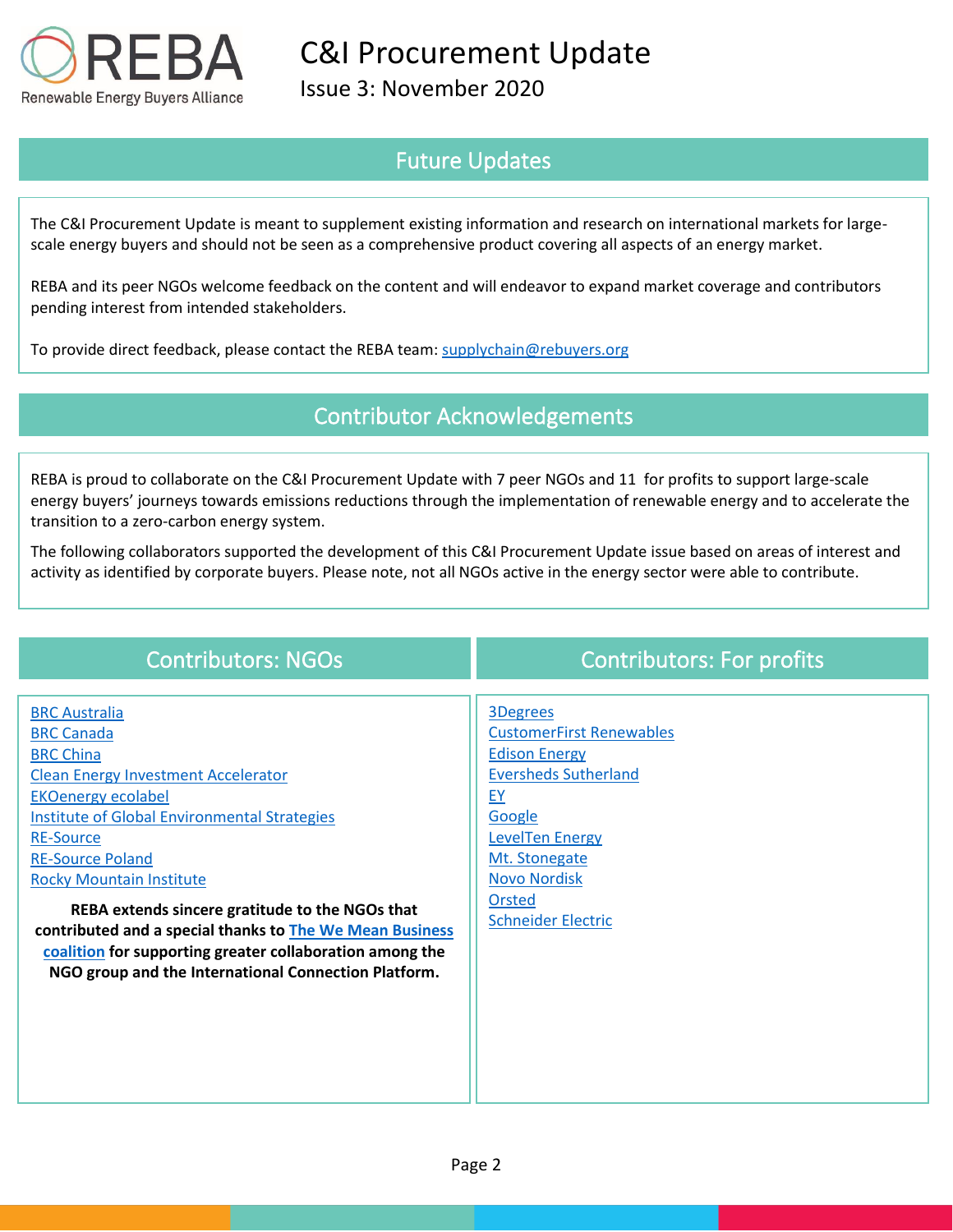Issue 3: November 2020

## <span id="page-3-0"></span>Asia

Renewable Energy Buyers Alliance

### <span id="page-3-1"></span>Australia **Previous issues with content:** [1](https://reba2019dev.wpengine.com/wp-content/uploads/2020/02/REBA-CI-Procurement-Update_Feb-2020-1.pdf) | [2](https://rebuyers.org/wp-content/uploads/2020/07/C_I_Procurement_Update_Issue_2.pdf)

#### **With thanks to BRC Australia**

The International Energy Agency (2020) has declared that 'the COVID-19 pandemic has caused more disruption to the energy sector than any other event in recent history.' In Australia, there has been a modest reduction in electricity demand even as the economy entered COIVD-19-induced recession, however, the global impact on natural gas prices have led to major reductions in wholesale electricity prices. |

Amidst the tumult, Australia's Corporate PPA market has been impressively resilient. 2020 has already been a record year for Corporate PPAs with more than 1,000MW of deals finalized. A two-stream market has developed with large corporates signing wholesale PPAs directly with solar and wind farms, for example, brands such as Aldi, Coles, and Transurban, and mid-sized buyers signing retail PPAs through an intermediating retailer, such as capital city local governments and universities.

In the context of Covid-19 and depressed markets, state and local governments are taking a leading role as intermediators, anchor buyers and aggregators:

- A new public retailer in the state of Queensland signed a 400 MW PPA with a 1 GW wind farm and 320 MW PPA with another solar farm, and then on-sold additional capacity as retail PPAs
- In the state of Victoria, the Government has announced it will sign a PPA for its own consumption and leverage the purchase to support businesses to also sign PPAs with the projects
- In the City of Melbourne, the local government aggregated its second group of businesses (Melbourne Renewable Energy Group)
- In the state of New South Wales, the government is supporting the coordinated development of transmission and generation for renewable energy zones in regional areas, although the PPA model is not yet determined

Corporate PPAs have constituted over 40% of market volumes in most quarters this year, with the remainder of PPAs being signed with public utilities, and as private retailers and merchant investment has receded, corporate PPAs and the public sector have stepped in and maintained renewable energy project growth.

The expected 2021 impact of COVID-19 on PPA volumes appear modest at this stage, a survey of BRC Australia members found less than 30% of project developers and service providers agreed there had been a negative impact on buyer demand and a similar proportion felt there had been no impact. While depressed wholesale electricity prices reduces the short-term financial incentive to sign PPAs, and core business focus may become a greater priority, the combination of large corporates and other organizations with sustainability mandates (often public sector) is at this point still generating demand for corporate PPAs.

| Author       | Chris Briggs                     |
|--------------|----------------------------------|
| Organization | <b>BRC Australia</b>             |
| Email        | chrisb@businessrenewables.org.au |

<span id="page-3-2"></span>China (National) **Previous issues with content:**  $\frac{1}{2}$  $\frac{1}{2}$  $\frac{1}{2}$ 

#### **With thanks to Rocky Mountain Institute's BRC China**

President Xi Jinping called for a "green revolution" and said that China will scale up its targets under the Paris Climate Accord, seeks to peak carbon emissions by the end of the decade, and achieve carbon neutrality by 2060. While details are scant, the announcement provides hope that corporate actors will be able to play a stronger role in the energy transition.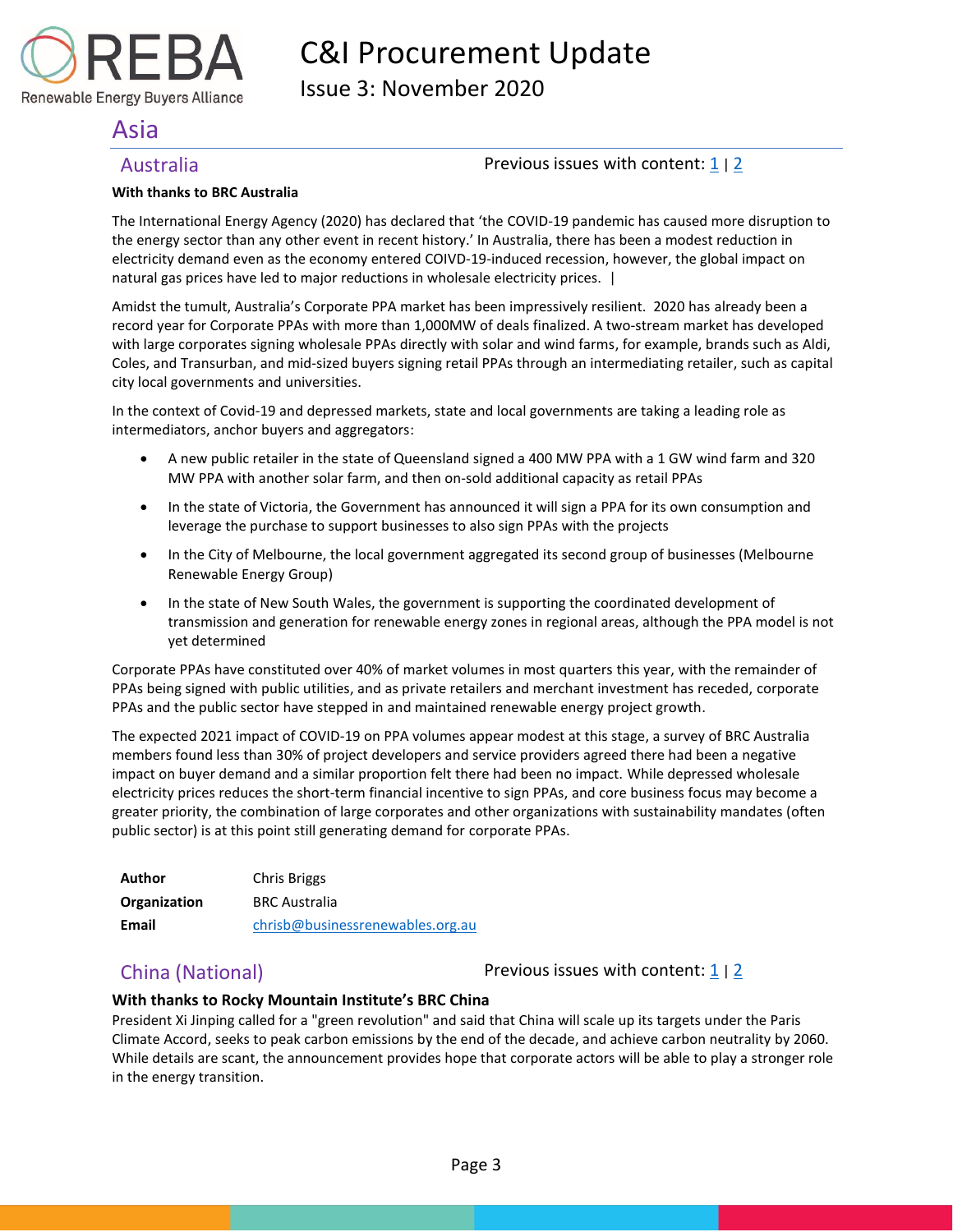

## Issue 3: November 2020

Off the international stage and prior to President Xi's announcement, China released [mid-to-long term power](https://www.ndrc.gov.cn/xxgk/zcfb/ghxwj/202007/t20200701_1232843.html)  [market transaction rules](https://www.ndrc.gov.cn/xxgk/zcfb/ghxwj/202007/t20200701_1232843.html) that stated all C&I users are allowed to participate in the power market, however, based on NDRC's [comment](https://info.rmi.org/e/310101/-202001-t20200114-1218939-html/t4ps17/621624198?h=0J3jIzUzW9kZIErqaVYRFmqOOsw1zSnp0I1ybOPuIpQ) in the end of 2019, it is likely that provincial government will establish a list of disallowed users, and no qualification details have been provided to date.

China's Ministry of Finance provided the calculation basis for "reasonable utilization hours," a concept introduced in [legislation in January 2020,](http://jjs.mof.gov.cn/zhengcefagui/202001/t20200122_3463379.htm) that determines how much power attracts subsidy payment (different from guarantee hours, that determines how much power will be procured by the grid companies and participate in power market transaction). This change could allow corporates to procure generation that exceeds the reasonable utilization hours to avoid curtailment, although access to provinces where DPP transactions allow access to surplus generation from renewable energy projects.

| Author       | Cheng Zhang and Jiayin Song |
|--------------|-----------------------------|
| Organization | Rocky Mountain Institute    |
| Email        | czhang@rmi.org              |

<span id="page-4-0"></span>China (Guangdong) The Previous issues with content: -

### **With thanks to Rocky Mountain Institute's BRC China**

Guangdong, one of the leading provinces in power market liberalization, released draft policy for comment that if enacted would allow corporates registered for Guangdong's existing direct power purchase (DPP) market with voltage level above 10 kV contract with utility scale solar or wind projects (also feeding into a voltage level above 10 kV).

Should the official transaction policy in Guangdong be approved, it should be possible for qualifying businesses to cover 100% of their provincial-load with renewable energy from direct power purchase agreements.

| Author       | Cheng Zhang and Jiayin Song |
|--------------|-----------------------------|
| Organization | Rocky Mountain Institute    |
| Email        | czhang@rmi.org              |

<span id="page-4-1"></span>Indonesia **Previous** issues with content:  $\frac{1}{2}$  $\frac{1}{2}$  $\frac{1}{2}$  | 2

### **With thanks to Clean Energy Investment Accelerator (CEIA)**

PLN, Indonesia's national utility, has launched a pilot Renewable Energy Certificate (REC) program and corresponding regulations for REC implementation. The REC system has incorporated perspectives from large energy consumers worldwide and local corporate buyers from the CEIA Indonesia Working Group, including REC pricing expectations and mechanism requirements from private sector input.

The CEIA team's learnings from the Indonesian market supported the development of [a primer](https://nam10.safelinks.protection.outlook.com/?url=https%3A%2F%2Fwww.nrel.gov%2Fdocs%2Ffy21osti%2F76927.pdf&data=04%7C01%7Ckkerr%40rebuyers.org%7Cb4f3538b1b9045ec011208d87c343163%7C85e98bb78ec64977a794ffb1ede0f3df%7C1%7C1%7C637395910909544148%7CUnknown%7CTWFpbGZsb3d8eyJWIjoiMC4wLjAwMDAiLCJQIjoiV2luMzIiLCJBTiI6Ik1haWwiLCJXVCI6Mn0%3D%7C1000&sdata=Tah%2BA9uksy8cf87LnJoX556fUnVwsa%2Fx%2BDs%2F2fM7bVU%3D&reserved=0) covering REC-based procurement programs in regulated utility markets, provides a basic understanding of how RECs work, the steps a utility must take to establish REC-based renewable energy products to expand procurement options, and provide a mechanism for incentivizing clean energy development.

| Author       | <b>Bethany Speer</b>                       |
|--------------|--------------------------------------------|
| Organization | Clean Energy Investment Accelerator (CEIA) |
| Email        | Bethany.Speer@nrel.gov                     |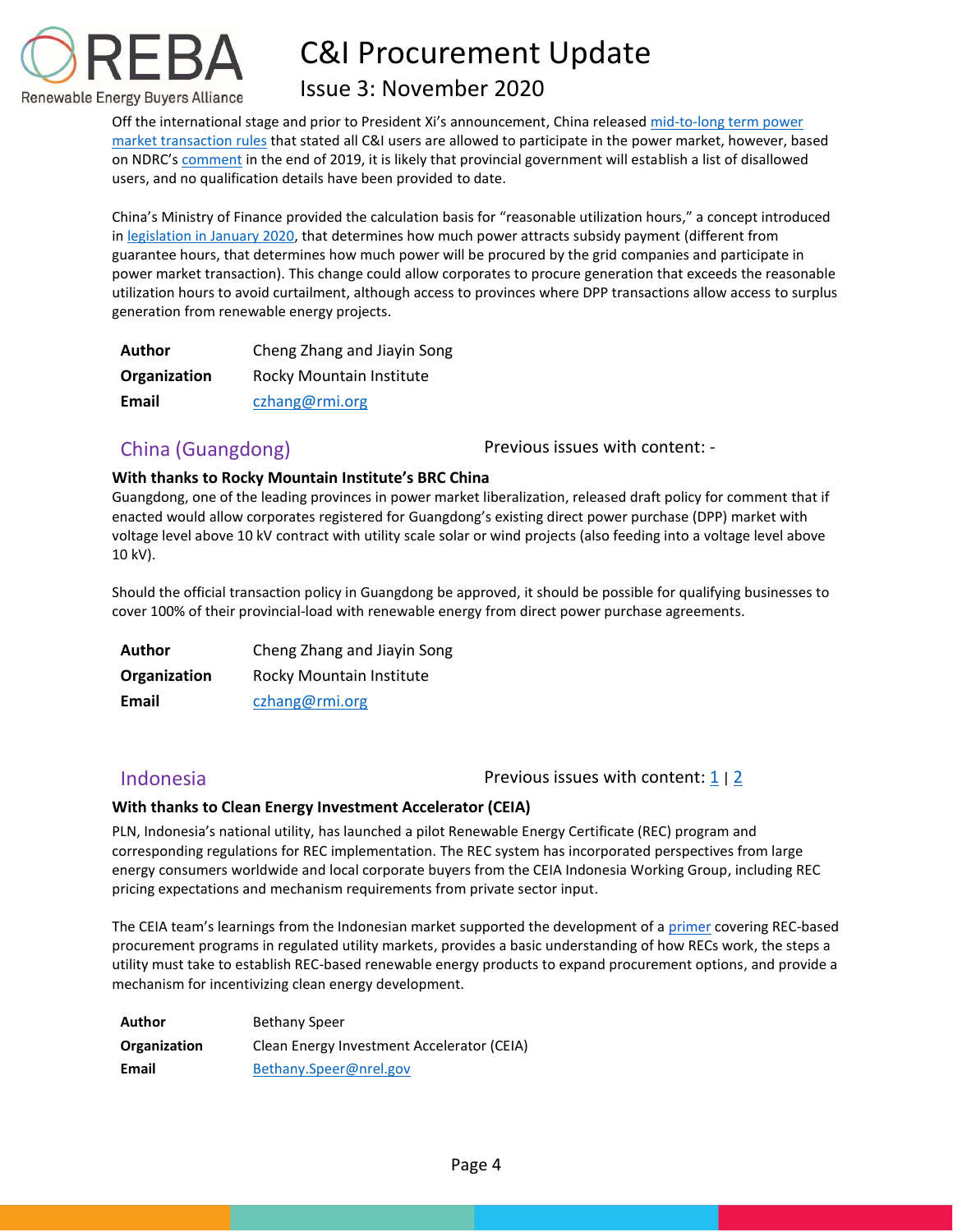

Issue 3: November 2020

### <span id="page-5-0"></span>Japan **Previous issues with content:**  $\frac{1}{2}$  $\frac{1}{2}$  $\frac{1}{2}$  | 2

### **With thanks to Institute of Global Environmental Strategies**

Two recent and important policy developments are expected to be key to market expansion over the long-term:

- 1. Japan's government started a three-year Strategic Energy Plan review process which outlines the main policies regarding the development of the energy supply structure. A focal point of the discussion is Japan's renewable energy target, being 22-24% by 2030, that was achieved in September. The review will focus on a new target and help set the future of the market, it will be important that renewable energy buyers and suppliers call for an ambitious target in the next several months
- 2. Ministry of Economy, Trade and Industry launched the 'Public-Private Council on Enhancement of Industrial Competitiveness for Offshore Wind Power Generation' to reduce market barriers, Japan Wind Power Association has suggested a capacity target of 10GW by 2030, 30 - 40GW by 2040, and 90 GW by 2050, and a LCOE target of ¥8-9/kWh (no price timeline provided)

| Author       | Kei Takahashi                                |
|--------------|----------------------------------------------|
| Organization | Institute of Global Environmental Strategies |
| Email        | Kei.takahashi@iges.or.jp                     |

<span id="page-5-1"></span>Russia **Previous issues with content:** [1](https://reba2019dev.wpengine.com/wp-content/uploads/2020/02/REBA-CI-Procurement-Update_Feb-2020-1.pdf) | [2](https://rebuyers.org/wp-content/uploads/2020/07/C_I_Procurement_Update_Issue_2.pdf)

#### **With thanks to EKOenergy ecolabel**

Following the long-awaited approval of Russian RECs to be issued in adherence to the I-REC Standard earlier this year, the first Russian origin I-REC certificates are issued from a solar installation, thanks to the work of Goal [Number Seven](https://www.gns.center/home) as the local issuer. This is expected to be followed by a hydropower installation as the necessary checks are being finalized this month.

Concurrently, the Market Council, the regulator of electric power markets in Russia, continues to work on a national system of 'Low Carbon Certificates', but has yet to fix a launch date. The I-REC standard's goal is to continue to work closely with the Russian authorities to ensure that demand for renewable energy in the country is met.

| <b>Authors</b> | Merve Güngör       |
|----------------|--------------------|
| Organization   | EKOenergy ecolabel |
| Email          | info@ekoenergy.org |

<span id="page-5-2"></span>Singapore **Previous issues with content:** -

### **With thanks to Google**

In September of 2020, Google announced its first renewable energy procurement deal in Singapore. Google signed a multi-year deal with Sembcorp to provide locally-sourced renewable power to support Google's Singapore operations.

The deal includes surplus energy generated from close to 500 public housing flats with rooftop solar installations. The solar power generated is integrated seamlessly into the electricity supply of our operations, thanks to a unique three-party collaboration with both the power retailer (Sembcorp Power) and the solar developer (Sembcorp Solar). Google and Sembcorp hope that this arrangement will contribute towards making renewable energy more widely accessible for Singapore energy users in the future. For Google, this clean energy supply deal in Singapore is a step toward Google's long-term goal, also [announced](https://blog.google/outreach-initiatives/sustainability/our-third-decade-climate-action-realizing-carbon-free-future) in September, to source 24/7 carbon-free energy for all of its data centers around the world by 2030, including in Singapore and across the Asia Pacific region.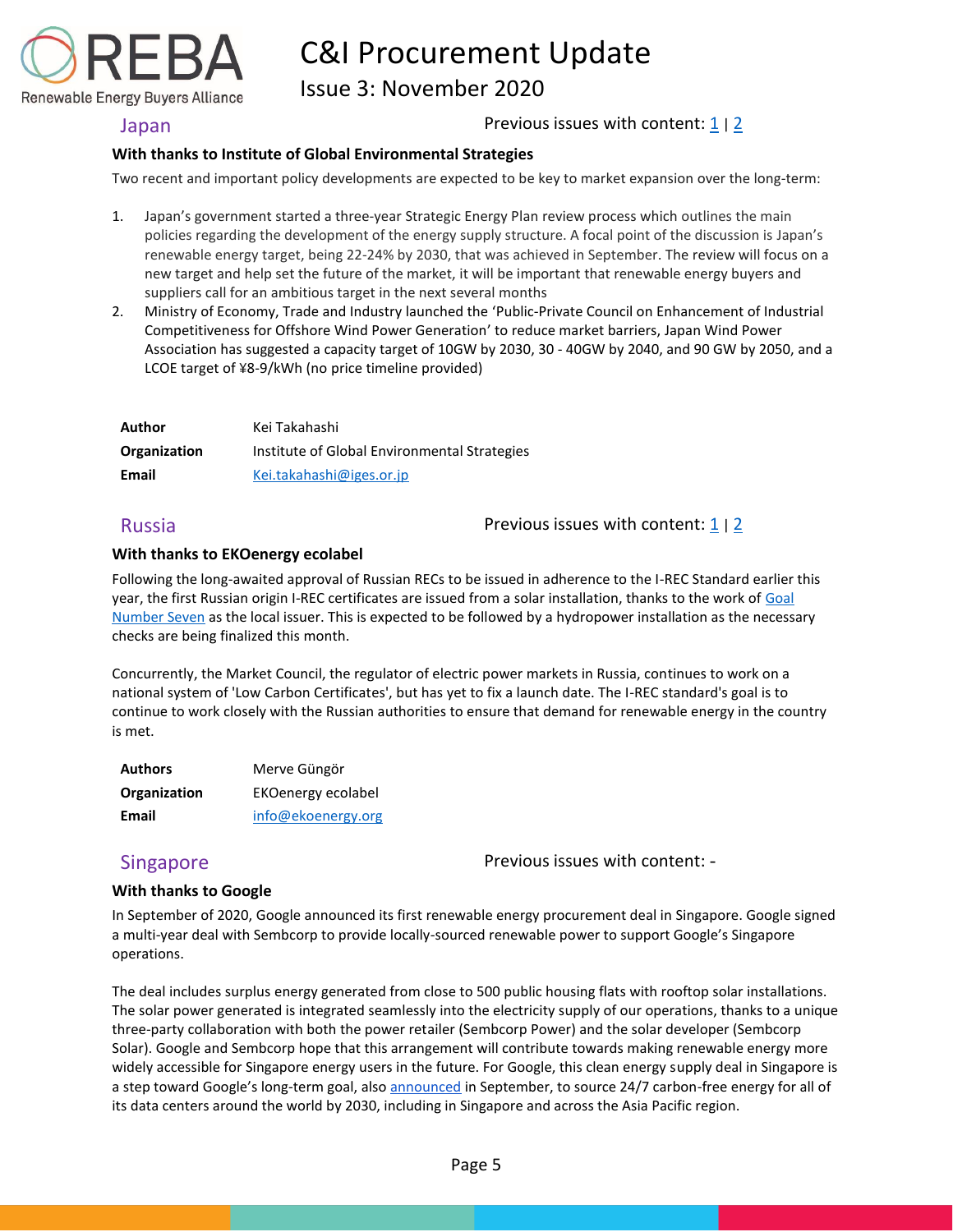

Issue 3: November 2020

| <b>Author</b> | Devon Swezey       |
|---------------|--------------------|
| Organization  | Google             |
| Email         | dswezey@google.com |

### **With thanks to Ørsted**

<span id="page-6-0"></span>Taiwan Previous issues with content[: 1](https://reba2019dev.wpengine.com/wp-content/uploads/2020/02/REBA-CI-Procurement-Update_Feb-2020-1.pdf)

Access to renewable energy is developing and market precedents are beginning to show: Google was the first with a 10MW solar PPA, a number of consortium-PPAs have been signed in 2020, as well as the world's largest corporate PPA for 920MW between TSMC Ltd and Ørsted. The PPA will see TSMC offtake the full output of the Greater Changhua 2b & 4 Offshore Wind Farm for 20 years once the project becomes operational.

Recent reforms allow renewable energy projects to switch from the Feed-in Tariff (FIT) regime to a corporate PPA, with switching projects eligible to issue Taiwan Renewable Energy Certificates (T-RECs) that provide traceability of each MWh in compliance with reporting requirements. If a generator plans to wheel power to customer two additional agreements with Taipower will be needed, (1) A power wheeling agreement for gaining access to the grid to ensure the power is delivered to the end customer, and (2) A surplus PPA agreement which provides a route-to-market for any excess power generated more than the contracted amount in the corporate PPA.

Concurrently, the Renewable Energy Development Act Article 12 regulation (known as the 'large energy users' regulation) is under development with current drafts proposing a renewable energy target of 10% for all sites with a demand of more than 5MW. For some areas of Taiwan, the incentive to use renewable energy has already been in place via local government regulations and many corporates sought to address with self-generation, e.g. rooftop solar. On-site measures can provide 10% of a building's load, however, with many energy intensive businesses in Taiwan, on-site is expected to be insufficient and off-site solutions will be required. Demand from Article 12 compliance is expected to be around 1GW in capacity, and the Article proposes a potentially large fee for noncompliance to incentivize corporate participation.

| Author       | Christina Sobfeldt Jahn |
|--------------|-------------------------|
| Organization | Ørsted                  |
| Email        | CHSOH@orsted.dk         |

<span id="page-6-1"></span>Vietnam **Previous issues with content:** [1](https://reba2019dev.wpengine.com/wp-content/uploads/2020/02/REBA-CI-Procurement-Update_Feb-2020-1.pdf) | [2](https://rebuyers.org/wp-content/uploads/2020/07/C_I_Procurement_Update_Issue_2.pdf)

### **With thanks to Clean Energy Investment Accelerator (CEIA)**

Rooftop solar installed capacity in Vietnam [surpassed 1,700 MW](https://nam10.safelinks.protection.outlook.com/?url=https%3A%2F%2Fsolar.evn.com.vn%2F%23%2F&data=04%7C01%7Ckkerr%40rebuyers.org%7Cb4f3538b1b9045ec011208d87c343163%7C85e98bb78ec64977a794ffb1ede0f3df%7C1%7C1%7C637395910909534153%7CUnknown%7CTWFpbGZsb3d8eyJWIjoiMC4wLjAwMDAiLCJQIjoiV2luMzIiLCJBTiI6Ik1haWwiLCJXVCI6Mn0%3D%7C1000&sdata=o996ywYRMBfV9xwGuncRafiVcXSFQInRTgNYaiPUeOw%3D&reserved=0) by mid-October 2020, a growth of over 1,300 MW in 2020, driven in part by cost-competitiveness at commercial and industrial facilities. However, the feed-in-tariff of 8.38 USc/kWh, used for the remuneration of excess rooftop solar exported to the grid, is set to expire at yearend. As at time of this issue, no extension or "FIT-3" for 2021 has been announced by the Government.

Regarding off-site renewable energy procurement, the Direct Power Purchase Agreement (DPPA) Pilot Program is expected to reach final GVN approval and officially launch in the coming months. When launched, the pilot program will enable corporate energy users to contract 400-1000 MW of solar and wind projects with IPPs through financial PPAs (contracts for differences).

<span id="page-6-2"></span>

| Author       | <b>Bethany Speer</b>                |
|--------------|-------------------------------------|
| Organization | Clean Energy Investment Accelerator |
| Email        | Bethany.Speer@nrel.gov              |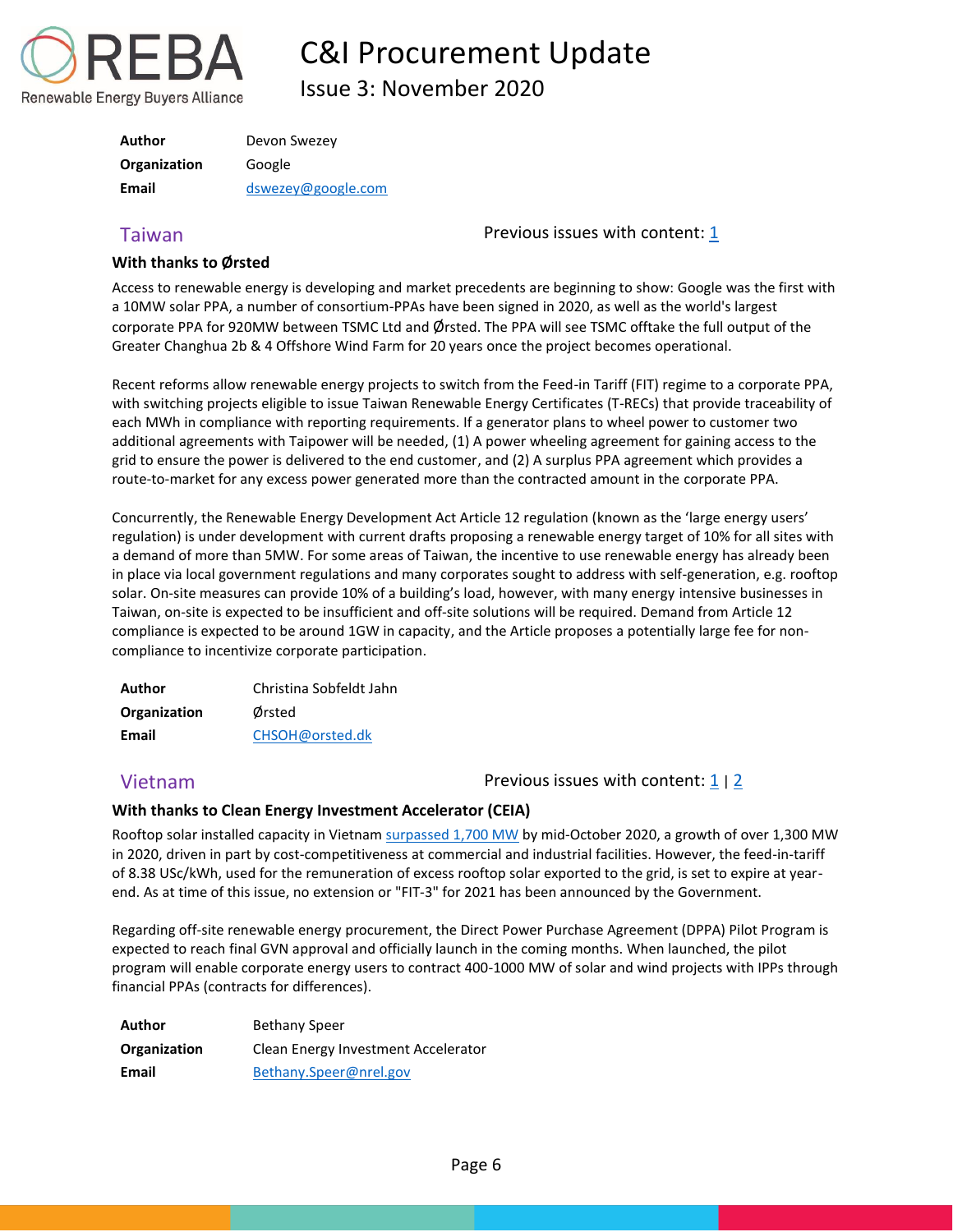

Issue 3: November 2020

## Europe

Renewable Energy Buyers Alliance

### Changes in the European market

### **With thanks to 3Degrees**

Renewable energy and GHG reporting rules in Europe are constantly evolving due to new countries joining the Association of Issuing Bodies [\(AIB\)](https://www.aib-net.org/), ongoing trade negotiations between EU member states and non-EU countries, and persisting administrative barriers to cancelling GOs in the country of consumption. Multinational corporate buyers considering the use of a single cross-border PPA to cover their electricity consumption across Europe must first examine the nuances of Guarantee of Origin (GO) market boundaries.

Specifically, on 1 January 2021, the UK will officially leave the EU single market, which puts recognition of REGO certificates from the UK for renewable claims made in continental Europe in jeopardy because the UK has not yet joined the AIB. At a minimum, this will increase the reporting risks associated with PPAs from UK-sited projects and complicate the use of EU GOs for claims in the UK.

While UK's [OFGEM](https://www.ofgem.gov.uk/environmental-programmes/rego/about-rego-scheme) has stated that it will continue to recognise EU GOs for UK fuel mix disclosure following the UK's exit from the EU, CDP's 2020 scope 2 [reporting guidance](https://b8f65cb373b1b7b15feb-c70d8ead6ced550b4d987d7c03fcdd1d.ssl.cf3.rackcdn.com/cms/guidance_docs/pdfs/000/000/415/original/CDP-Accounting-of-Scope-2-Emissions.pdf?1479752807) defines the regional European market as consisting solely of those countries that have joined the AIB, which does not currently include the UK. CDP is allowing qualified exemptions to this market boundary restriction for PPAs signed before 31 December 2021, but the guidance does not definitively indicate whether grandfathering will apply to UK REGOs for claims in Europe. As for RE100, it has not yet updated its guidance to reflect these revised reporting rules for Europe; however, it has informally indicated that while the AIB market boundary restriction will likely apply, the exemption for PPAs signed before 2022 will likely not be applicable to RE100 reporting.

| Author       | Tyler Espinoza            |
|--------------|---------------------------|
| Organization | 3Degrees                  |
| Email        | tespinoza@3degreesinc.com |

### <span id="page-7-0"></span>Denmark

Previous issues with content: -

### **With thanks to Novo Nordisk**

The liberalisation of the power sector was a key ingredient in the Danish green power transition, allowing everlarger shares of renewable energy to compete against traditional fossil fuels hour by hour in the spot market, and a key component of the successful Danish liberalisation has been to divide the transmission and production activities in separate entities. Last year, Danish consumption of coal fell by almost 43% and now accounts for just 5% of the observed energy consumption, while the generation from wind farms reached a record high of over 16 TWh of annual production, renewable energy as a whole contributed 50% share of demand.

Offshore wind, supported by public subsidies, is driving Denmark's renewable journey, and the government plans to add 6 GW of offshore wind capacity, indeed, the government recently unveiled plans to build the world's first offshore wind "energy islands" to help meet the 6 GW goal and show offshore wind leadership in Europe. Denmark also undertakes technology neutral public tenders to enable wind, solar PV, wave power, and hydropower plants compete to supply as much green electricity, as cost-effectively as possible.

| Author              | Simon Lund           |
|---------------------|----------------------|
| <b>Organization</b> | Novo Nordisk         |
| Email               | sild@novonordisk.com |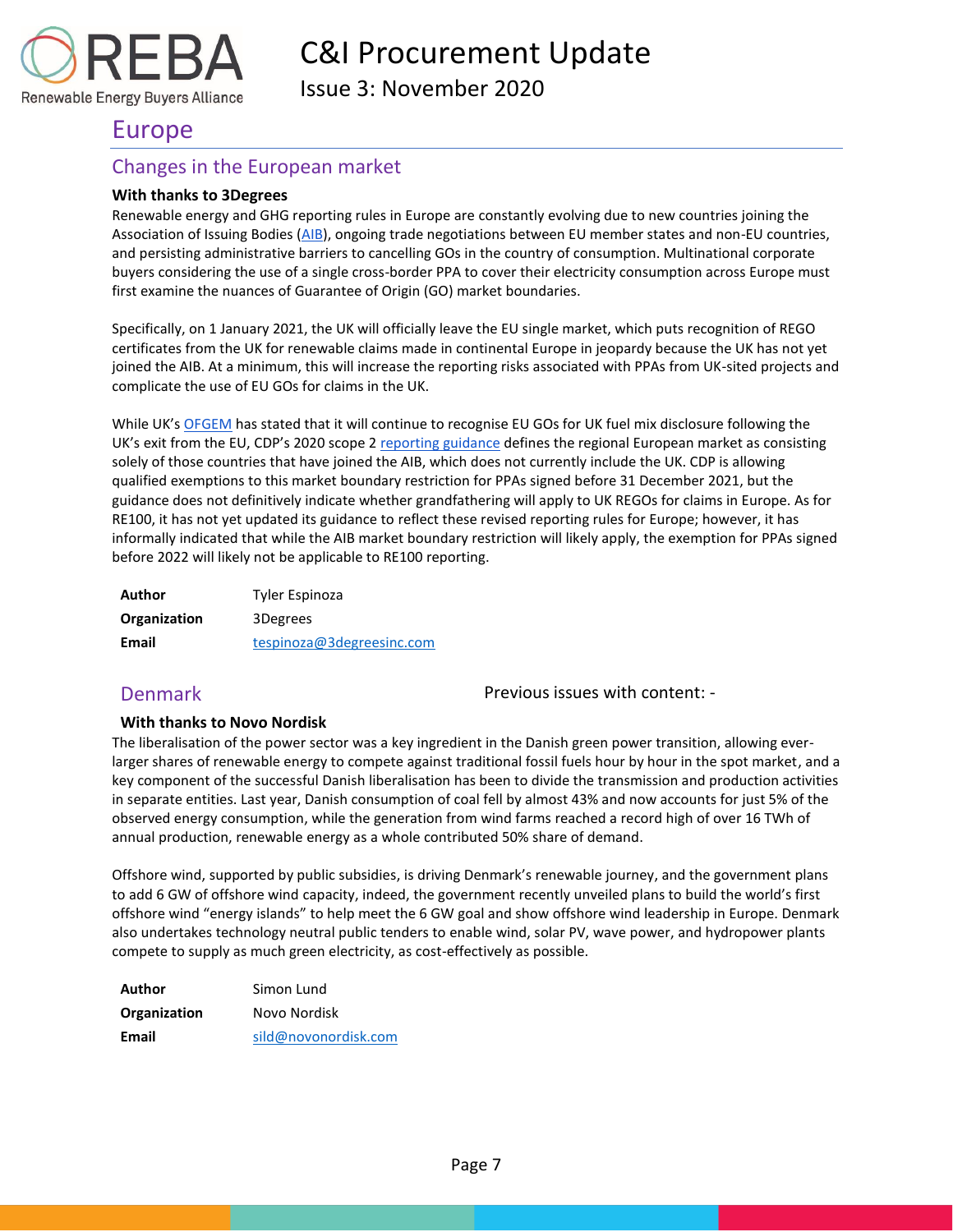Issue 3: November 2020

Renewable Energy Buyers Alliance

<span id="page-8-0"></span>France **Previous issues with content:** -

#### **With thanks to Mt. Stonegate**

The shutdown of France's oldest nuclear power plant in February 2020 clears the way for France's transition into a renewable energy powered economy. Over the next few years, 5 GW of production capacity is expected to close: 1.8 GW with the shutdown of the two nuclear reactors at Fessenheim and 3 GW on coal-fired power plants.

On that note, demand for corporate PPA is expected to grow, driven by hedging needs to manage volatility in power prices surrounding with changes in the grid energy mix. Renewable energy generation is anticipated to achieve a compound annual growth rate of 11%, complimentary to a reduction in nuclear power.

Due to COVID-19, power consumption was down 15% compared to consumption observed at the same time last year, causing the electricity pricing on the wholesale markets to revise downwards, from EUR50-55/MWh at the beginning of 2020 to around EUR20/MWh at the end of March. Several power traders are out of the money in long-term contracts with EDF, however, renewable energy has proven resilience throughout the pandemic.

| Author       | Jules Chuang                              |
|--------------|-------------------------------------------|
| Organization | Mt. Stonegate Green Asset Management Ltd. |
| Email        | jchuang@mtstonegate.com                   |

<span id="page-8-1"></span>Italy  $\Box$   $\Box$  Previous issues with content:  $\Box$  |  $\Box$ 

#### **With thanks to EY**

While still having an impact on the market, the effects of the COVID 19 pandemic are leaving room for a progressive recovery of the pipeline of renewable projects. PPAs continue to be an attractive mechanism, however corporates interested in signing PPAs are still few due to the fear of price volatility in the market and utilities are more active and able to better manage risk with their large and differentiated portfolios. To date, 18 PPAs have been registered in Italy, most of them with a duration of 3 to 10 years and 10 – 50 MW contract capacity.

On the supply-side, renewable energy project developers are now able to propose PPAs with fixed price offers over 10-year tenure. However, the authorization procedures for the construction of new plants remains long, maintaining a market constraint on corporate transaction where most corporates seek projects with the authorization process already completed.

| Author       | Emanuele Gozzoli                  |  |
|--------------|-----------------------------------|--|
| Organization | EY (Ernst & Young LLP)            |  |
| Email        | emanuele.gozzoli@parthenon.ey.com |  |

<span id="page-8-2"></span>Poland Poland Previous issues with content:  $\frac{1}{2}$  $\frac{1}{2}$  $\frac{1}{2}$  | 2

#### **With thanks to RE-Source and RE-Source Poland**

Corporate PPA activity continues to grow in Poland. BayWa r.e. started construction in July on a 64 MW solar project in western Poland, with plans to sell power to an unnamed industrial client under a pending PPA. Earlier in May, telecommunications company, Orange, announced a 15 MW PPA with two wind farms in central Poland. In Poland, renewable energy procurement is partially driven by concerns over high prices of the country's coal-based energy mix.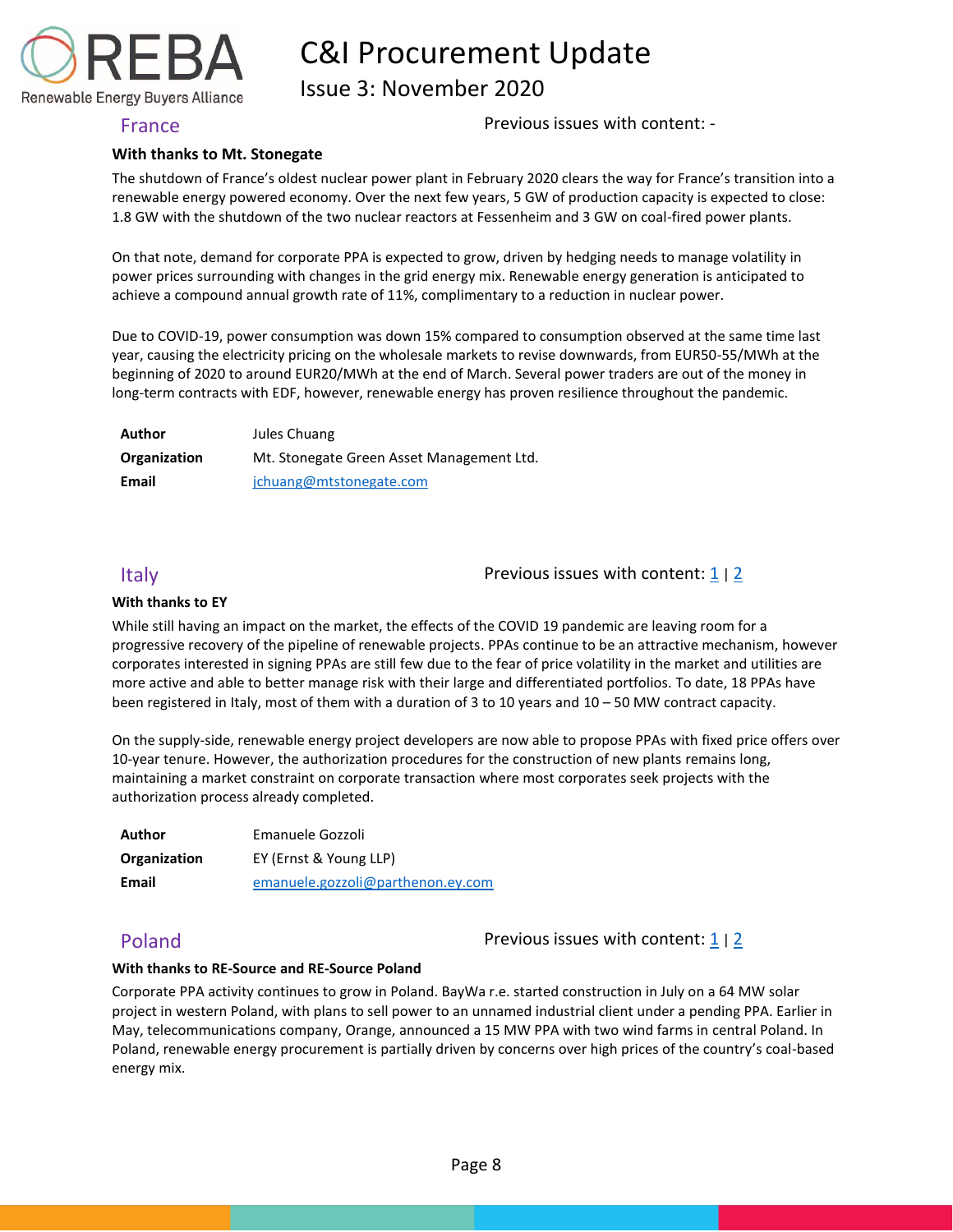

## Issue 3: November 2020

Regulatory barriers still exist to limit corporate sourcing potential, including restrictions to behind-the-meter connections. However, the COVID-19 pandemic and its economic consequences seem to be pushing Poland to take necessary action for the future energy transition.

In macro-level news, the "Baltic Sea Offshore Wind Declaration," signed in September by Poland, Denmark, Estonia, Finland, Lithuania, Latvia, Germany and Sweden, inaugurates close cooperation between the countries to develop offshore wind in the Baltic Sea. In the first quarter of 2021, regulations will also take effect to relax the 10H rule under the Wind Turbine Act, which currently does not allow wind turbines to be located at a distance smaller than 10 times the wind turbine tip height.

| Author       | Hannah Hunt & Irena Gajewska     |  |
|--------------|----------------------------------|--|
| Organization | RE-Source and RE-Source Poland   |  |
| Email        | hannah.hunt@resource-platform.eu |  |
|              | i.gajewska@psew.pl               |  |

<span id="page-9-0"></span>Spain **Previous** issues with content:  $\frac{1}{2}$  $\frac{1}{2}$  $\frac{1}{2}$  | 2

### **With thanks to Schneider Electric**

Spain remains, arguably, the hottest market for corporate renewable energy purchasing, where activity relates to PPAs for in-country load and as a source of renewables for pan-European VPPA approaches. Several deals have been concluded, with counterparts including DSM, Nike, and Ball Corporation, and the level of activity remains high. The market has been helped by the recent Royal Decree which enables more seamless interconnection processes, including for hybrid solar and wind projects, providing more certainty and choice for corporate buyers.

While wind deals have dominated in the past, solar is competing strongly is expected to play a significant role in the future energy mix. However, a potential risk is the potential for grid congestion in certain areas as the buildout of these projects takes effect, and should be watched.

| Author       | James Lewis        |  |
|--------------|--------------------|--|
| Organization | Schneider Electric |  |
| Email        | James.lewis@se.com |  |

### <span id="page-9-1"></span>UK Previous issues with content: [1](https://reba2019dev.wpengine.com/wp-content/uploads/2020/02/REBA-CI-Procurement-Update_Feb-2020-1.pdf) <sup>|</sup>[2](https://rebuyers.org/wp-content/uploads/2020/07/C_I_Procurement_Update_Issue_2.pdf)

#### **With thanks to Eversheds Sutherland**

Corporate PPAs are very active in the UK, with water utilities and large retailers leading the charge, and an influx of large international and US companies seeking corporate PPAs for their European operations. As it is still difficult for developers to take merchant risk in the UK due to market volatility and climatic conditions, the main avenues for developers in the UK for new projects lies with corporate PPAs and Contracts for Difference (CfD).

The CfD auctions are scheduled for 2021 with onshore wind and solar PV being able to participate and floating wind having a distinct administrative strike price. It is anticipated to be very competitive auction with reportedly over 10GW projects in contention.

| Author       | Jean-Pascal Boutin and Ram Sunkara        |  |
|--------------|-------------------------------------------|--|
| Organization | Eversheds Sutherland                      |  |
| Email        | jeanpascalboutin@eversheds-sutherland.com |  |
|              | ramsunkara@eversheds-sutherland.com       |  |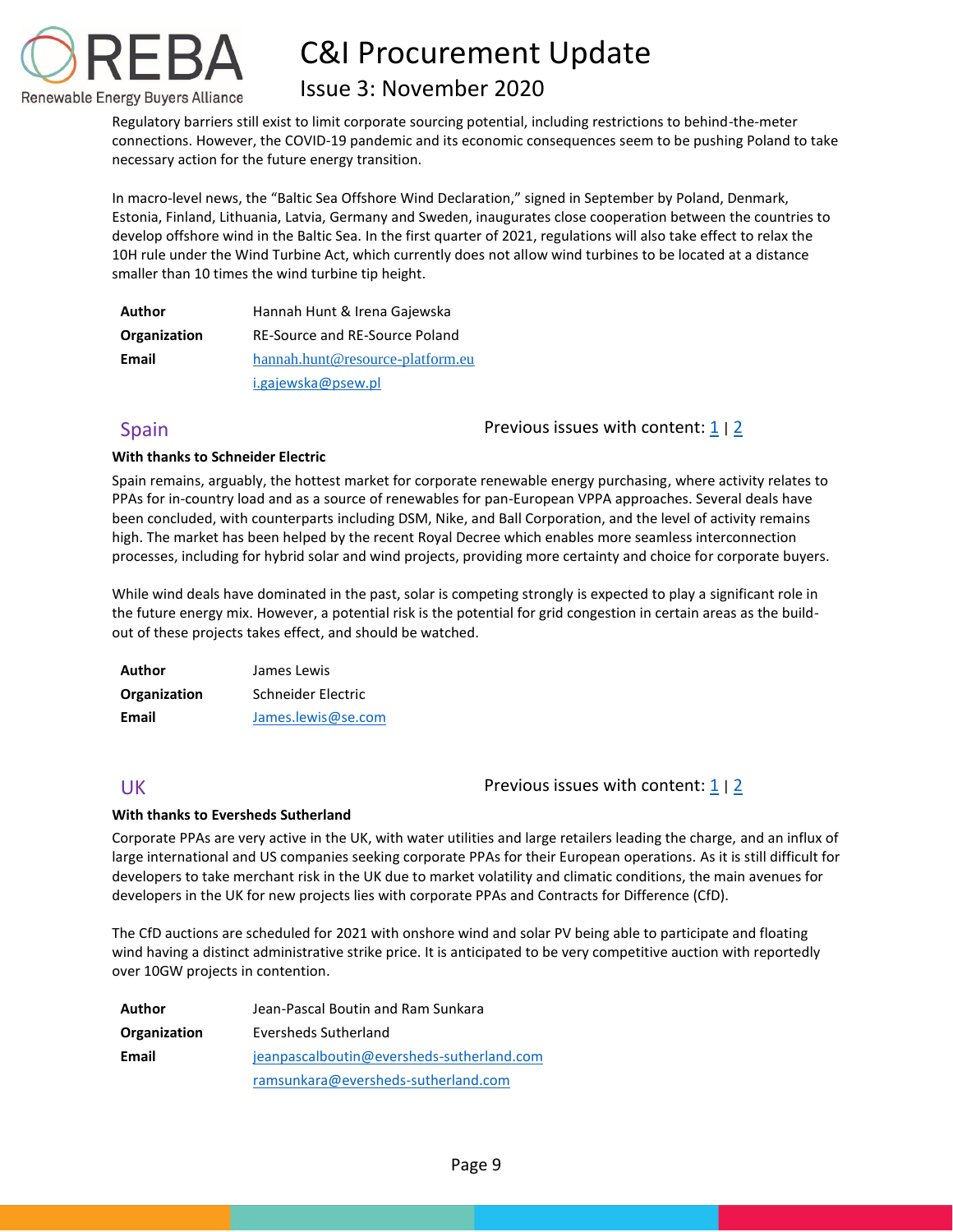

Issue 3: November 2020

## <span id="page-10-0"></span>North America

### <span id="page-10-1"></span>Canada **Previous issues with content:**  $\frac{1}{2}$  $\frac{1}{2}$  $\frac{1}{2}$  | 2

#### **With thanks to BRC Canada**

Two deals have been announced since the last issue, a new long-term agreement between RWE Renewables and Direct Energy Business underpinning a new 25MW [solar plant in Alberta,](https://nam10.safelinks.protection.outlook.com/?url=https%3A%2F%2Fwww.centrica.com%2Fmedia-centre%2Fnews%2F2020%2Fdirect-energy-business-signs-long-term-agreement-on-solar-project-in-alberta%2F&data=04%7C01%7Ckkerr%40rebuyers.org%7C7d965e1726fd4c3de7c208d8754f7a7d%7C85e98bb78ec64977a794ffb1ede0f3df%7C1%7C0%7C637388331511323401%7CUnknown%7CTWFpbGZsb3d8eyJWIjoiMC4wLjAwMDAiLCJQIjoiV2luMzIiLCJBTiI6Ik1haWwiLCJXVCI6Mn0%3D%7C1000&sdata=ej11%2BKzIB%2B87FT6Onr4Cwq681wAEufAu5TVwgXlfBSY%3D&reserved=0) and three of BRC Canada's founding members — BluEarth Renewables, Royal Bank of Canada and Bullfrog Power — announced a virtual power [purchase agreement](https://nam10.safelinks.protection.outlook.com/?url=https%3A%2F%2Fwww.pembina.org%2Fmedia-release%2Fmajor-solar-project-good-news-renewable-energy-alberta&data=04%7C01%7Ckkerr%40rebuyers.org%7C7d965e1726fd4c3de7c208d8754f7a7d%7C85e98bb78ec64977a794ffb1ede0f3df%7C1%7C0%7C637388331511313406%7CUnknown%7CTWFpbGZsb3d8eyJWIjoiMC4wLjAwMDAiLCJQIjoiV2luMzIiLCJBTiI6Ik1haWwiLCJXVCI6Mn0%3D%7C1000&sdata=iFV%2BiKUCljhS8mgQbOTY13rIZ8mdUwLUU24iVPBzN24%3D&reserved=0) for a 39MW solar project in southern Alberta, will be operational in 2021.

As part of the economic recovery, the Canadian federal government [announced](https://nam10.safelinks.protection.outlook.com/?url=https%3A%2F%2Fcib-bic.ca%2Fen%2Fthe-canada-infrastructure-bank-announces-a-plan-to-create-jobs-and-grow-the-economy%2F&data=04%7C01%7Ckkerr%40rebuyers.org%7C7d965e1726fd4c3de7c208d8754f7a7d%7C85e98bb78ec64977a794ffb1ede0f3df%7C1%7C0%7C637388331511333390%7CUnknown%7CTWFpbGZsb3d8eyJWIjoiMC4wLjAwMDAiLCJQIjoiV2luMzIiLCJBTiI6Ik1haWwiLCJXVCI6Mn0%3D%7C1000&sdata=D4etkYNjAPeJFKW9MY83ubSWsrBdOeQkmZWaLYF4L3E%3D&reserved=0) CAD 10 billion of new infrastructure initiatives that will be led by the Canada Infrastructure Bank. Among five main initiatives, the Growth Plan includes: "\$2.5 billion for clean power to support renewable generation and storage and to transmit clean electricity between provinces, territories, and regions, including to northern and Indigenous communities." The new investment should help enhance the already strong renewable energy ecosystem in Canada.

| Author       | <b>Vincent Morales</b> |  |
|--------------|------------------------|--|
| Organization | <b>BRC Canada</b>      |  |
| Email        | vincentm@pembina.org   |  |

<span id="page-10-2"></span>Mexico **Previous issues with content: [2](https://rebuyers.org/wp-content/uploads/2020/07/C_I_Procurement_Update_Issue_2.pdf)** 

### **With thanks to Edison Energy**

Generators and Commercial and Industrial consumers in Mexico are faced with huge uncertainty, and the chance of a constitutional amendment is sending shockwaves through the market; some of the new proposed market rules (see previous issues) have been successfully challenged through amparos, a form of injunction in Mexican law, have been granted pending final resolution, but some other rules have been implemented, for example: limiting self-supply projects from adding new users.

The uncertainty in the markets is mostly self-inflicted: shortly after *Issue 2* in July, a memo leaked outlining additional changes that would affect merit order plant dispatch, blocking IPP participation in the market, and others. The memo received swift reactions, implementation of policies outlined in the memo would likely have a negative effect on commercial and residential users, developers, and generators. The memo also resulted in a letter from several members of the US Congress to President Trump; US IPPs/developers/C&I welcomed this letter as a counterbalancing element in what seems to be one-sided battle in Mexico to establish new rules in the power, and oil and gas industries.

While the outlook is uncertain, with most changes affecting the operation of the Wholesale Electricity Market, C&I participants now are considering shorter-term Qualified Supply options, looking at behind-the-meter options for generation and energy optimization (on-site generation or "generacion local", implementation of energy conservation measures, distributed generation).

**Author** Gilberto Garcia-Ruiz **Organization** Edison Energy **Email** [Gilberto.garcia@edisonenergy.com](mailto:Gilberto.garcia@edisonenergy.com)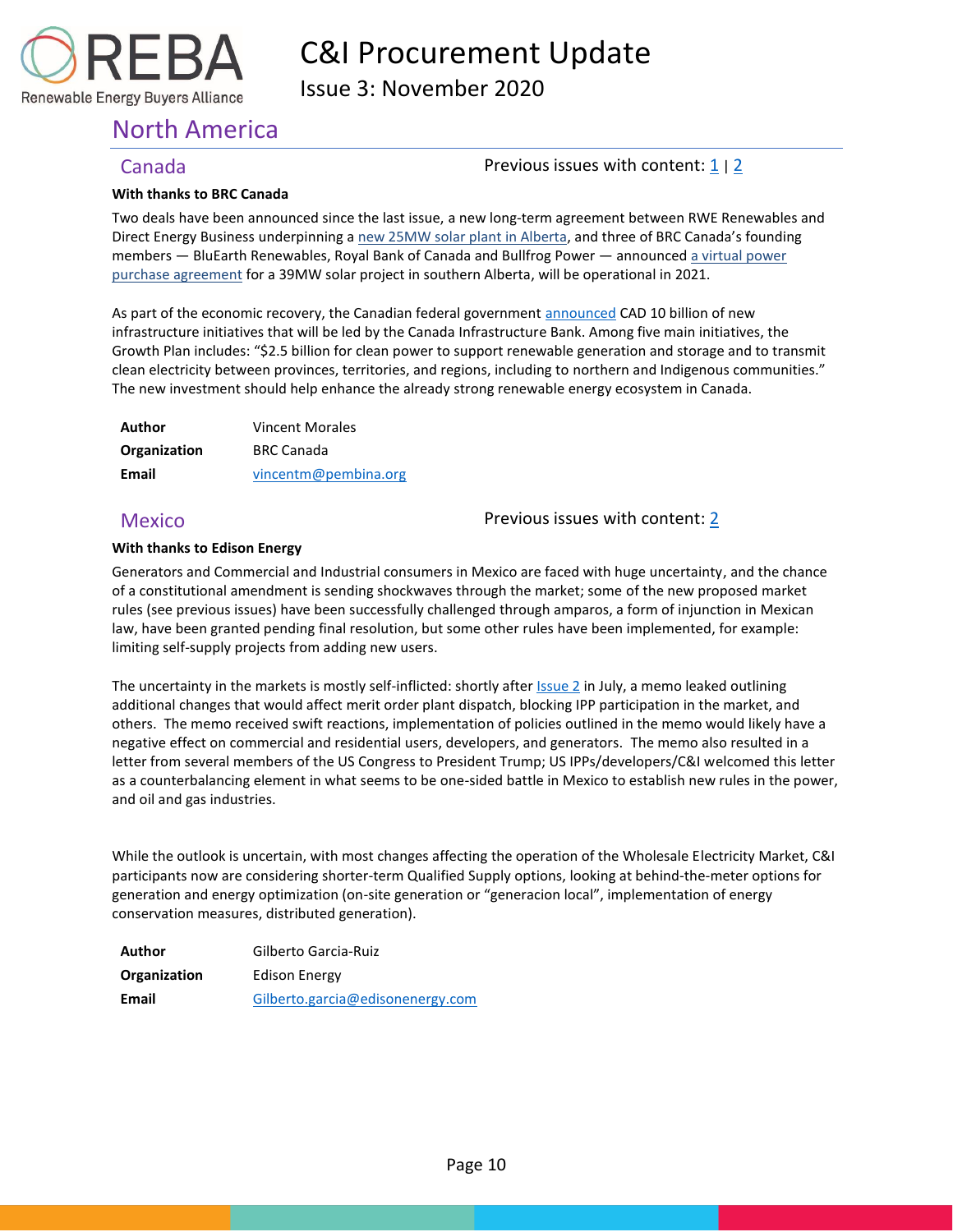

Issue 3: November 2020

<span id="page-11-0"></span>United States (ERCOT) Previous issues with content: [2](https://rebuyers.org/wp-content/uploads/2020/07/C_I_Procurement_Update_Issue_2.pdf)

### **With thanks to CustomerFirst Renewables**

ERCOT continues to see significant buyer interest for a variety of reasons: attractive PPA pricing, large and growing demand, and high wholesale prices in the summer combine to create high-value PPA opportunities. The biggest risks in ERCOT are that

- 1) Summer price spikes do not continue at their current levels, removing some upside potential, driven by increased natural gas peaking generation or transmission capacity and load becoming more responsive to high-priced hours, and
- 2) Increased renewable and storage build puts downward pressure on wholesale prices.

Also of note, PPA prices trends have begun to flatten or increase slightly in recent months which is serving to increase competition between buyers for the most attractive projects.

The ERCOT interconnection queue shows significant renewable capacity in the pipeline, but the expected load growth in ERCOT should help to offset downward pressure on wholesale prices that this may cause. In the same vein, solar projects should be less exposed to the impacts of increased renewable capacity because their generation profile lines up well with peak demand on the grid.

For PPA buyers with load in ERCOT, renewables can create a strong hedge if retail supply strategies take advantage of purchasing electricity with some wholesale market exposure. In hours with high wholesale prices, increased PPA revenue offsets higher retail spend. Similarly, in low priced hours, lower PPA revenue is offset by lower grid spend. It is also possible to have renewable generation delivered to a buyer's load, enabling the PPA price to replace retail supply charges and creating additional savings opportunities. Understanding the volatility and market risks, in conjunction with opportunities, is key to ensuring a successful procurement in ERCOT.

| Author       | Susanne Fratzscher                      |  |
|--------------|-----------------------------------------|--|
| Organization | <b>CustomerFirst Renewables</b>         |  |
| Email        | sfratzscher@customerfirstrenewables.com |  |

<span id="page-11-1"></span>United States (ISO-NE) Previous issues with content: [1](https://reba2019dev.wpengine.com/wp-content/uploads/2020/02/REBA-CI-Procurement-Update_Feb-2020-1.pdf)

### **With thanks to LevelTen Energy**

ISO-NE is one of the least active markets for corporate procurement, especially compared to other ISOs like PJM and ERCOT, for two primary reasons:

- 1) Renewable energy supply options are limited as it is difficult to find available land for large projects with sufficiently strong resource areas (compared to other ISOs), and
- 2) Utility- and state-run procurements have driven up the price of RECs and SRECs to the point that PPAs in the region become uneconomical for corporate buyers compared to other ISOs.

As a result, C&I buyers have either participated in retail-based, community scale (2 – 5 MW) projects in states within ISO-NE that have programs open to larger buyers or have procured from projects located in other ISOs. One emerging market development to look out for is offshore wind, which will be a future opportunity for corporate buyers, and will likely require long-term utility offtake.

| Author       | Rob Collier            |  |
|--------------|------------------------|--|
| Organization | LevelTen Energy        |  |
| Email        | rob@leveltenenergy.com |  |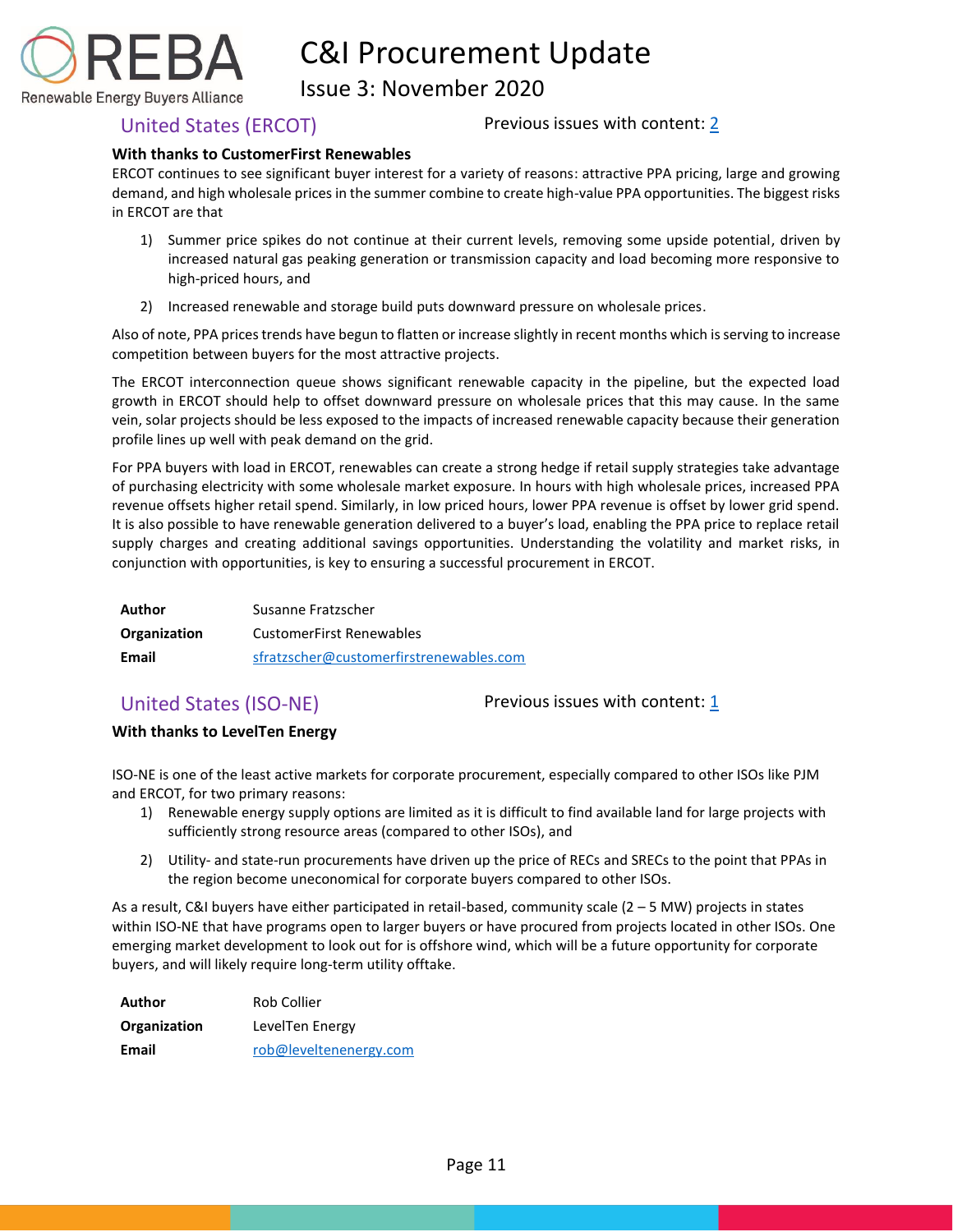

Issue 3: November 2020

<span id="page-12-0"></span>United States (MISO) Previous issues with content:  $\frac{1}{2}$  $\frac{1}{2}$  $\frac{1}{2}$ 

### **With thanks to LevelTen Energy**

While historically corporate procurement in MISO has lagged that of other markets, over the past six months there has been growing interest from renewable energy buyers, due in part to the attractive projected values of solar projects located in MISO south.

Corporations are also attracted to the market due to the positive emissions impact that a PPA can have. Parts of MISO are heavily reliant on coal generation, driving greater impact from renewable projects sited in the region.

According to LevelTen's Q3 PPA Price Index report, solar PPA offer prices in MISO have been trending downward for the past year, dropping more than \$3.00 in 2019, but have been on the rise over the last two quarters (rises in the previous two quarters is in line with most ISOs in the US). And in Q3 2020, the 25th percentile of hub offer prices for solar was \$31.20, up from a record low of \$30.00 in Q4 2019. While wind PPA offer prices have been slowly rising in MISO over the last two years, and spiked from Q2 to Q3 2020, increasing over \$5.00 to \$30.00. Please see the latest [LevelTen Blog](https://leveltenenergy.com/blog/renewable-energy-markets/miso-renewable-energy/) for additional information on corporate procurement in the region.

| Author       | Rob Collier            |  |
|--------------|------------------------|--|
| Organization | LevelTen Energy        |  |
| Email        | rob@leveltenenergy.com |  |

<span id="page-12-1"></span>United States (PJM) Previous issues with content:  $\frac{1}{2}$  $\frac{1}{2}$  $\frac{1}{2}$ 

### **With thanks to Edison Energy**

Corporate interest in PJM continues to be strong, but procurement is nuanced due to the regulatory uncertainty surrounding PJM's capacity market rules. As detailed on the [Edison Energy Blog](https://www.edisonenergy.com/blog/pjm-mopr-ruling-compliance-filing-recent-ferc-order-bode-well-for-buyers/), PJM's capacity market rules that subject state-subsidized, new-build renewable projects to a "minimum offer price rule" (MOPR) may prevent new renewable resources from earning capacity revenues. These rule changes have driven up PJM solar prices in particular as project developers have evaluated the impact of lost revenues.

In October 2020, FERC accepted two pathways for new-build renewable projects to be eligible for capacity market revenues and be exempted from MOPR:

- The competitive exemption allows projects to tag their project RECs and certify the RECs are retired by only voluntary buyers. In this case, the power purchaser would need to be comfortable committing to retire the RECs over the contract term.
- The resource-specific exception would allow projects a greater chance of clearing their first capacity auction and, if successful, would guarantee capacity revenue for the project's life. Under this exemption, the project is also able to monetize its RECs, opening the possibility of a lower-priced energy + replacement REC product for corporate buyers. With these two exemption pathways confirmed by FERC, renewable project developers have become more confident in offering a range of PPA prices to prospective corporate offtakers.

Buyers can reduce the regulatory risk on a project by taking a fully bundled product, inclusive of the project's energy, RECs, and capacity rights. PPA prices for a fully bundled solar product are well above current wholesale market prices. On the other hand, buyers willing to take on the regulatory risk of solar projects successfully qualifying for a MOPR exemption will realize the lowest available PPA prices. For instance, a project offering energy and replacement RECs can price around current wholesale market prices, but the offer would come with a Conditions Precedent that the project would clear the capacity auction through the resource-specific exception. Regardless of product type, buyers will want to evaluate PPA prices against forward-looking wholesale energy prices and the alternative cost of purchasing PJM RECs.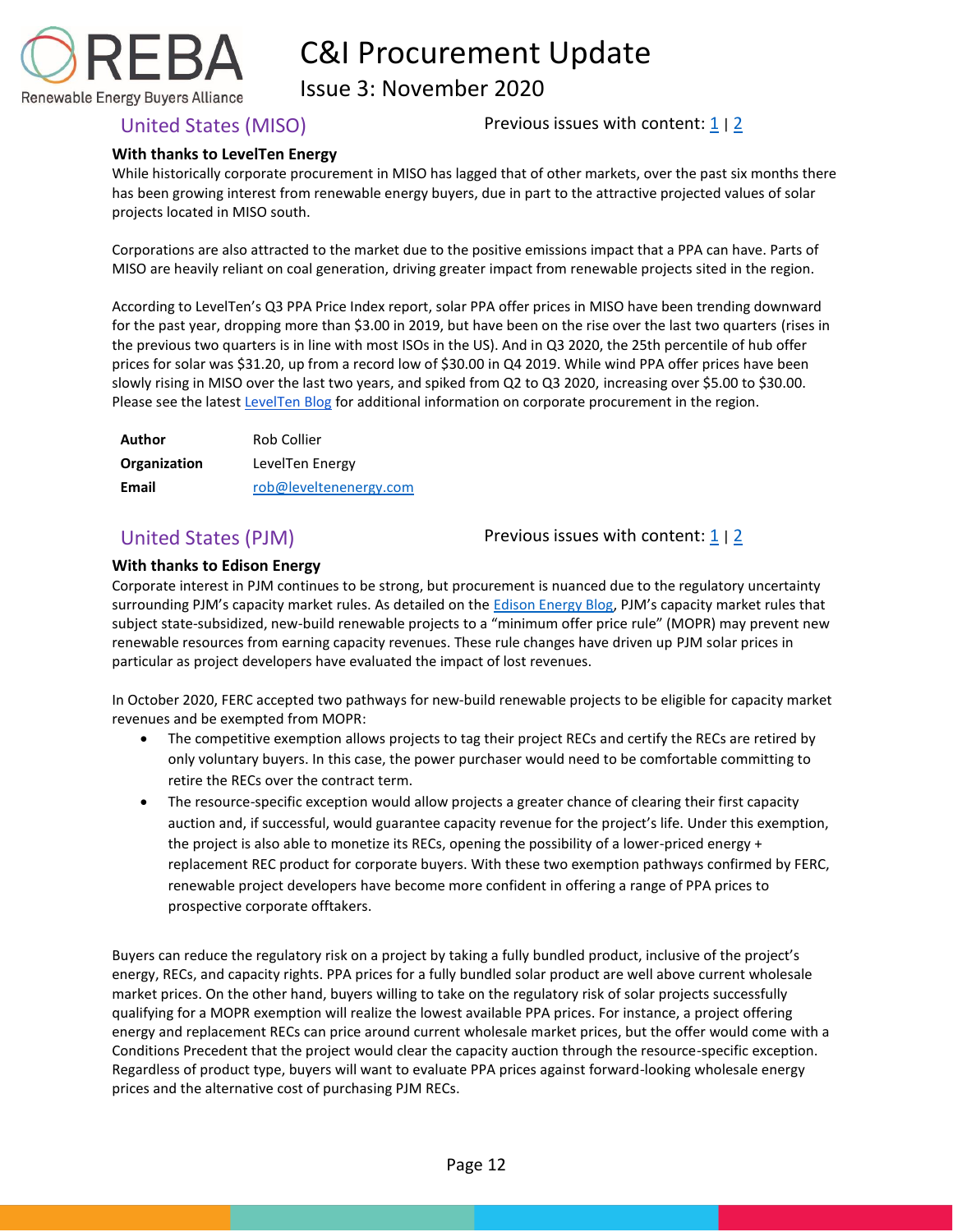

Issue 3: November 2020

| Author       | Mary Kate Francis                 |
|--------------|-----------------------------------|
| Organization | Edison Energy                     |
| Email        | Marykate.francis@edisonenergy.com |

<span id="page-13-0"></span>United States (SPP) The Previous issues with content: -

### **With thanks to Schneider Electric**

The Southwest Power Pool (SPP) has been a moderately active location for corporate PPA transactions. Some of the best wind resource in the country is in SPP, which translates historically to very low wind PPA prices. Wind PPA prices have crept up as the PTC reduces, but remain some of the lowest headline prices available in the US market. Wind project availability in the market has declined in the past year as well.

SPP has decent solar resource in the southern sectors, with increasing project availability and low headline PPA pricing. However, SPP's historic and future projected wholesale power prices are lower than other RTO/ISOs, making the forecasted value of Virtual Power Purchase Agreements (the primary corporate deal structure in the market) is potentially worse in comparison. The lower market pricing is driven in part by an abundance of cheap generation, with relatively few large cities or load centers in SPP. Corporates interested in procuring renewable electricity in SPP should pay attention to the forecasted values when deciding to transact in SPP. In addition, SPP is beginning to experience delays in the interconnection process, although the issue is not as extreme as other markets, for example: PJM or MISO.

| Author       | Erin Decker        |  |
|--------------|--------------------|--|
| Organization | Schneider Electric |  |
| Email        | erin.decker@se.com |  |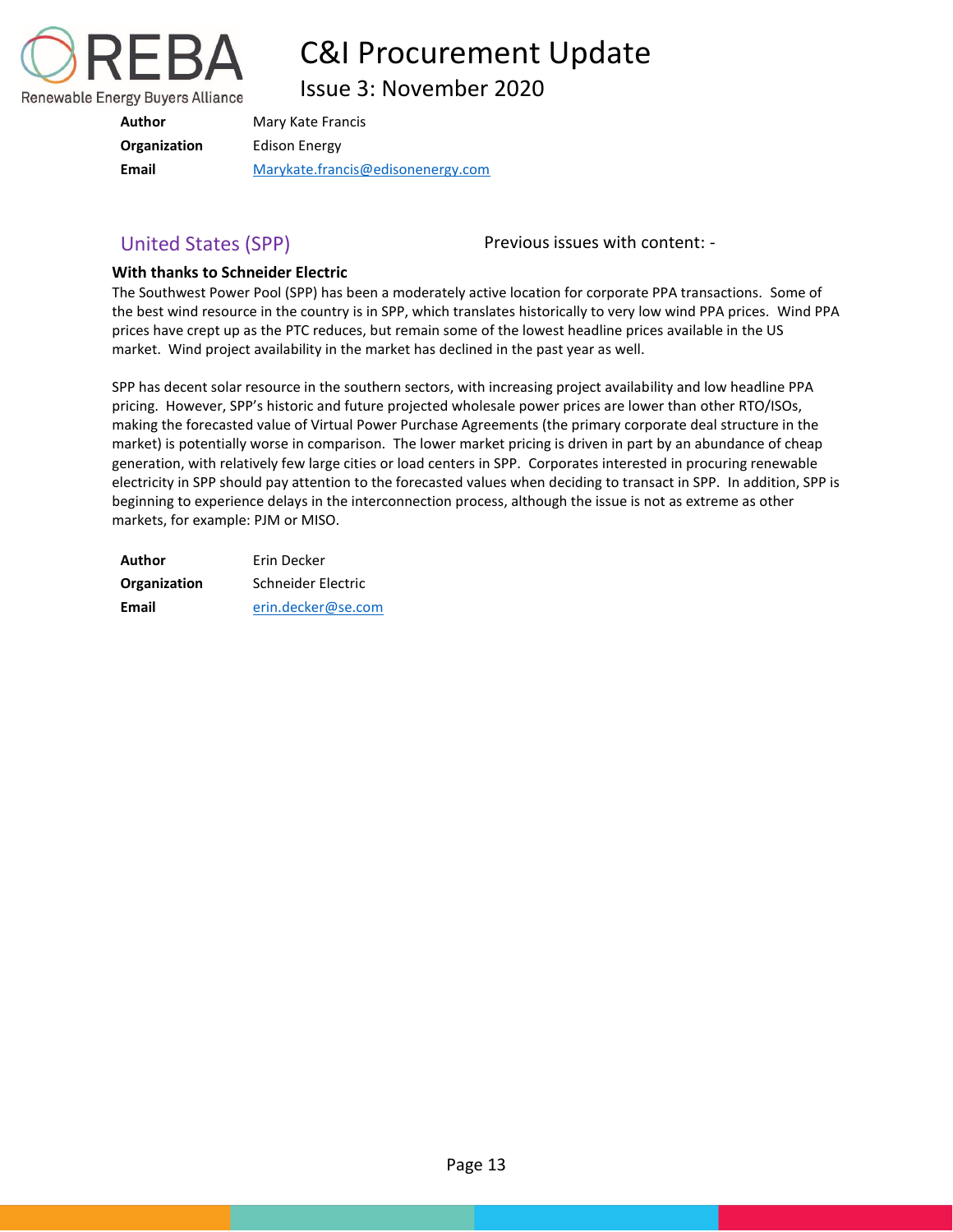

Issue 3: November 2020

## Contact us

To provide feedback and/or questions, please contact: [supplychain@rebuyers.org](mailto:supplychain@rebuyers.org)

## About REBA

A community of energy buyers accelerating the zero-carbon energy future—greening the grid for all

### **[Learn more about REBA](https://rebuyers.org/)**

| <b>Dates</b>         | <b>Event</b>                                                  | Location                           |
|----------------------|---------------------------------------------------------------|------------------------------------|
| November 24, 2020    | <b>BCSD Taiwan</b>                                            | Taipei City                        |
| November 25, 2020    | RE100 Realization Method and the latest case studies in Japan | Online (Japan time zone)           |
| December 2, 2020     | REBA Worldwide Wednesday: India                               | Online (North American time zones) |
| December 3, 2020     | Utilizing Securitization to Help Drive Decarbonization        | Online (North American time zones) |
| December 9-11, 2020  | <b>Energy Provider Boot Camp</b>                              | Online (North American time zones) |
| December 9 -11, 2020 | RE-Source 2020                                                | Online (European time zones)       |
| December 17,         | <b>Buyers Call</b>                                            | Online (North American time zones) |
| January 27, 2021     | REBA Worldwide Wednesday: Canada                              | Online (North American time zones) |
| February 24, 2021    | REBA Worldwide Wednesday: Australia                           | Online (North American time zones) |
|                      |                                                               |                                    |
|                      |                                                               |                                    |
|                      |                                                               |                                    |
|                      |                                                               |                                    |
|                      |                                                               |                                    |
|                      |                                                               |                                    |
|                      |                                                               |                                    |
|                      |                                                               |                                    |
|                      |                                                               |                                    |
|                      |                                                               |                                    |
|                      |                                                               |                                    |
|                      |                                                               |                                    |

## Upcoming NGO-hosted events